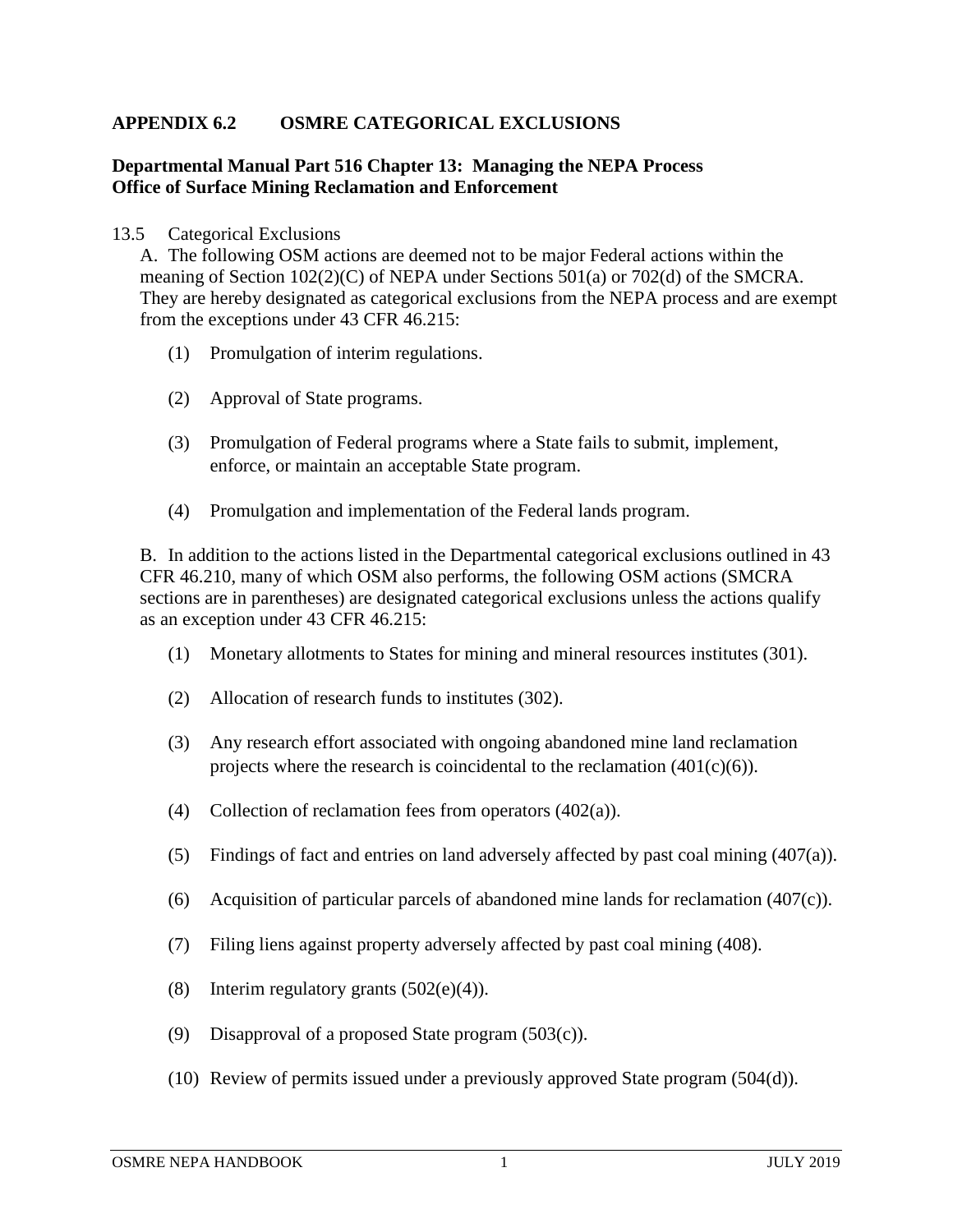- (11) Five-year permit renewal on life-of-mine plans under the Federal lands program or the Federal program for a State where the environmental impacts of continued mining are adequately analyzed in a previous environmental document for the mining operation (506(d)).
- (12) Small operator assistance program  $(507(c))$ .
- (13) Issuance of public notices and holding public hearings on permit applications involving Federal lands or under a Federal program for a State (513).
- (14) Routine inspection and enforcement activities (517).
- (15) Conflict of interest regulations  $(517(g))$ .
- (16) Assessment of civil penalties (518).
- (17) Releases of performance bonds or deposits for mining on Federal lands or under a Federal program for a State (519).
- (18) Issuance of cessation orders for coal mining and reclamation operations  $(521(a)(2)$ and (3)).
- (19) Suspension or revocation of permits  $(521(a)(4))$ .
- (20) Federal oversight and enforcement of ineffective State programs (521(b)).
- (21) Cooperative agreements between a state and the Secretary to provide for State regulation of surface coal mining and reclamation operations on Federal lands  $(523(c))$ .
- (22) Development of a program to assure that, with respect to the granting of permits, leases, or contracts for Federally-owned coal, no one shall be unreasonably denied purchase of the mined coal (523(d)).
- (23) Annual grants programs to States for program development, administration, and enforcement (705(a)).
- (24) Assistance to States in the development, administration, and enforcement of State programs (705(b)).
- (25) Increasing the amount of annual grants to States (705(c)).
- (26) Submission of the Secretary's annual report to the Congress (706).